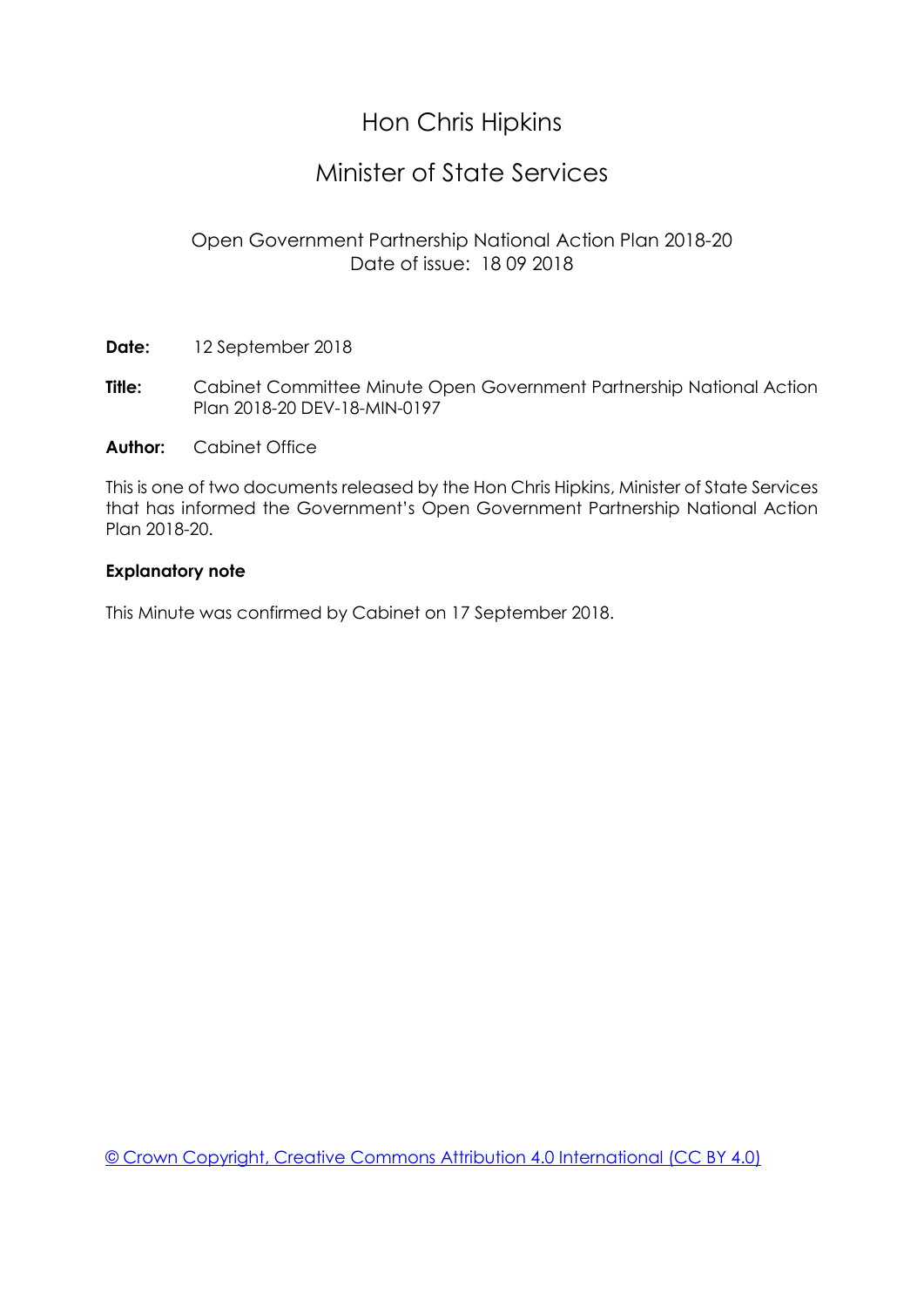

# **Cabinet Economic Development Committee**

# **Minute of Decision**

*This document contains information for the New Zealand Cabinet. It must be treated in confidence and handled in accordance with any security classification, or other endorsement. The information can only be released, including under the Official Information Act 1982, by persons with the appropriate authority.*

# **Open Government Partnership National Action Plan 2018 - 2020**<br>Portfolio State Services

#### **Portfolio State Services**

- 1 **noted** that New Zealand is a member of the Open Government Partnership, and therefore is required to develop and implement a National Action Plan every two years;
- 2 **noted** that the National Action Plan is a tool to further New Zealand's ongoing efforts on open government and enhance New Zealand's international reputation for openness and transparency;
- 3 **noted** that the National Action Plan development process has involved a process of public engagement;
- 4 **noted** that this process has generated a draft National Action Plan containing the commitments outlined below:

| released, including under the Official Information Act 1982, by persons with the appropriate authority. |                                                                                                                                                                                                   |                                                              |                                                                        |
|---------------------------------------------------------------------------------------------------------|---------------------------------------------------------------------------------------------------------------------------------------------------------------------------------------------------|--------------------------------------------------------------|------------------------------------------------------------------------|
| Open Government Partnership National Action Plan 2018 - 2020                                            |                                                                                                                                                                                                   |                                                              |                                                                        |
| <b>Portfolio</b>                                                                                        |                                                                                                                                                                                                   | <b>State Services</b>                                        |                                                                        |
| On 12 September 2018, the Cabinet Economic Development Committee:                                       |                                                                                                                                                                                                   |                                                              |                                                                        |
| 1                                                                                                       | noted that New Zealand is a member of the Open Government Partnership, and therefore is<br>required to develop and implement a National Action Plan every two years;                              |                                                              |                                                                        |
| $\overline{2}$                                                                                          | noted that the National Action Plan is a tool to further New Zealand's ongoing efforts on<br>open government and enhance New Zealand's international reputation for openness and<br>transparency; |                                                              |                                                                        |
| 3                                                                                                       | noted that the National Action Plan development process has involved a process of public<br>engagement;                                                                                           |                                                              |                                                                        |
| 4                                                                                                       | noted that this process has generated a draft National Action Plan containing the<br>commitments outlined below:                                                                                  |                                                              |                                                                        |
|                                                                                                         |                                                                                                                                                                                                   | Commitment                                                   | <b>Lead Agency</b>                                                     |
|                                                                                                         |                                                                                                                                                                                                   | Participation in democracy                                   |                                                                        |
|                                                                                                         | 1.                                                                                                                                                                                                | Improving understanding of and engagement<br>with Parliament | Office of the Clerk of the House of Representatives                    |
|                                                                                                         | 2.                                                                                                                                                                                                | Youth Parliament                                             | Ministry of Youth Development                                          |
|                                                                                                         | 3.                                                                                                                                                                                                | School Leavers' Toolkit - civics education                   | Ministry of Education                                                  |
|                                                                                                         | 4.                                                                                                                                                                                                | Access to secondary legislation                              | Parliamentary Counsel Office                                           |
|                                                                                                         | Public participation to develop policy and services                                                                                                                                               |                                                              |                                                                        |
|                                                                                                         | $5_{\scriptscriptstyle{\circ}}$                                                                                                                                                                   | Public participation in policy development                   | Department of the Prime Minister and Cabinet                           |
|                                                                                                         | 6.                                                                                                                                                                                                | Inclusive service design                                     | Department of Internal Affairs                                         |
|                                                                                                         | Transparency and accountability                                                                                                                                                                   |                                                              |                                                                        |
|                                                                                                         | 7.                                                                                                                                                                                                | Access to official information                               | State Services Commission and Ministry of Justice                      |
|                                                                                                         | 8.                                                                                                                                                                                                | Algorithms (improving transparency and<br>accountability     | Statistics New Zealand, supported by Department of<br>Internal Affairs |
|                                                                                                         | 9.                                                                                                                                                                                                | Improving transparency of data stewardship                   | <b>Statistics New Zealand</b>                                          |
|                                                                                                         | 10.                                                                                                                                                                                               | Monitoring effectiveness of public information<br>management | Department of Internal Affairs (Archives<br>New Zealand)               |
|                                                                                                         | 11.                                                                                                                                                                                               | Authoritative dataset of government<br>organisations         | Department of Internal Affairs                                         |
|                                                                                                         | 12.                                                                                                                                                                                               | Open procurement                                             | Ministry of Business, Innovation and Employment                        |